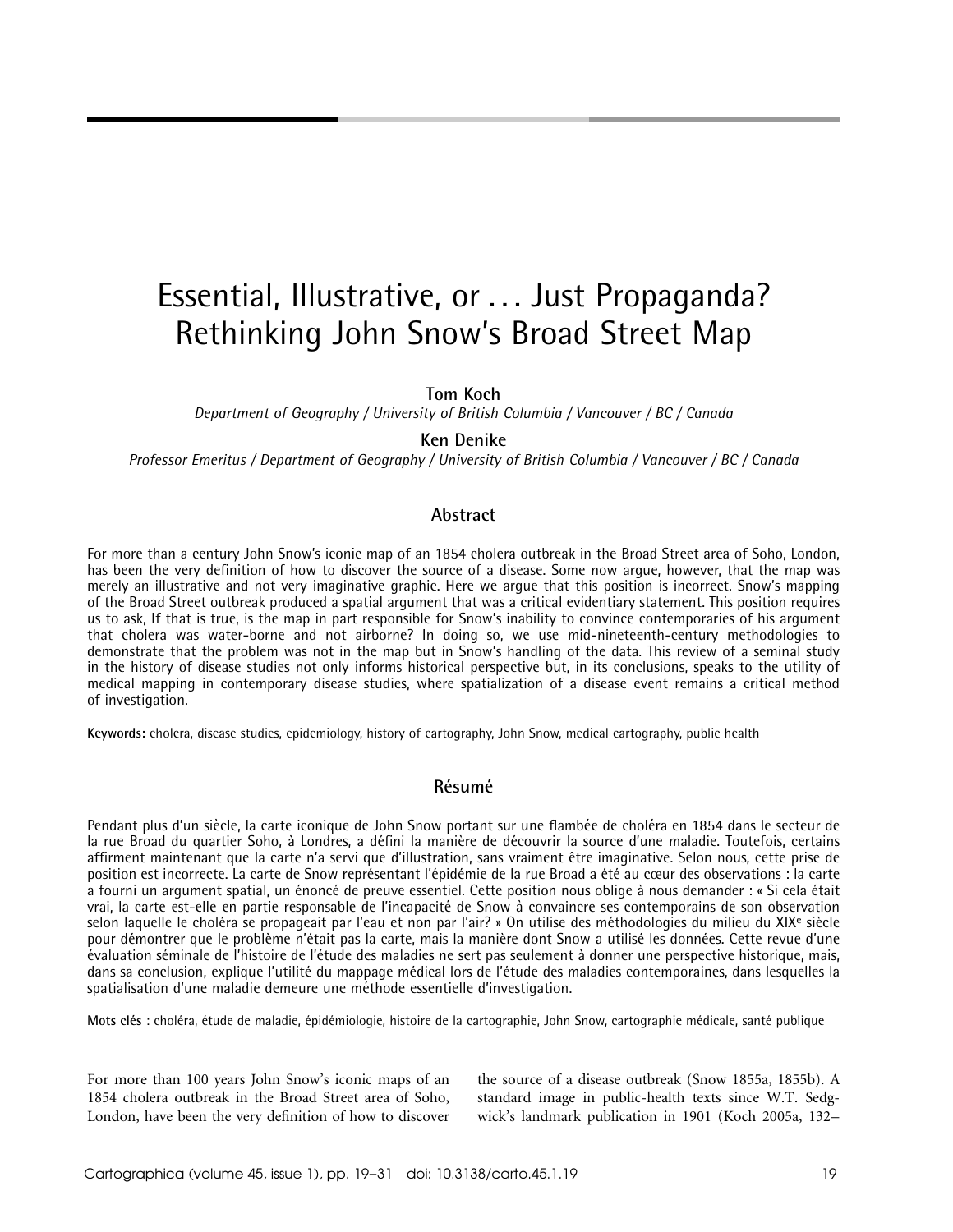40; Sedgwick 1901), Snow's Broad Street map has been a foundational example advanced at varying times by cartographers (Robinson 1982), graphic experts (Tufte 1983, 1997), geographers (Koch and Denike 2004; Monmonier 1996), public-health officials (Sedgwick 1901), and historians of science, medicine and technology (Shapin 2006). Nor is interest in Snow's mapping limited to professional communities; the story of John Snow and his maps is also the subject of popular books (S. Johnson 2006; Hempel 2006) and Web sites (Frerichs 2008).

Yet some modern commentators dismiss Snow's mapping as merely illustrative (Brody and others 2000), at best "merely preparation" for Snow's real analysis (Vinten-Johansen and others 2003, 336). At worst, the maps are denigrated as mere propaganda, and not very good propaganda at that (Monmonier 2002, 155). This is also the perspective of some Snow biographers who, in devaluing Snow's Broad Street mapping, dismiss medical cartography and geography in general as fields for those ''those who won't do the hard work of building a careful and decisive argument about the nature and origin of a disease outbreak'' (Vinten-Johansen and others, 397–98).

Here we consider this curious division, one in which the Broad Street map is either incidental and irrelevant or, as we insist, central to Snow's fundamentally spatial argument correlating mortality in the Broad Street cholera outbreak with proximity to the Broad Street pump and well. We argue that in denying the importance of Snow's maps, the modern critics ignore the essentially spatial nature of his argument and, by extension, of disease mapping in general. Asserting the evidentiary importance of Snow's maps raises an interesting question: If the map was central to Snow's argument, was his inability to convince contemporaries of his argument a failure of the maps themselves? At the least, it is useful to ask whether Snow's maps, the traces of his argument, give some insight into the nature of Snow's argument and its popular failure in mid-nineteenth-century medicine and public health. Asking these questions raises the more general question of the nature and role of mapping in disease studies.

# Snow's Cholera

Snow published a short monograph, On the Mode of Communication of Cholera (1849a [MCC1]), that argued the then radical thesis that cholera was not, as most believed, a miasmatic disease borne on the foul airs of the city but instead a water-borne disease that was ingested, not inhaled. Most agreed with an anonymous reviewer, probably E.A. Parkes, who wrote in the London Medical Gazette that while Snow's theory of water-borne disease was intriguing, the data he presented were inconclusive ([Parkes] 1849). Almost immediately, Snow attempted to bolster his argument, publishing two supporting papers within months (Snow 1849b, 1849c) to reinforce his thesis with new data.

Snow was not alone in his search to unravel the nature of cholera. Scores of researchers across Europe and North America were simultaneously advancing different theories of cholera, most advocating an airborne disease agent within the then current miasmatic disease theory (Koch 2005a). Some researchers saw water as a potential cholera source, either alone or as part of a theory of air- and water-borne cholera. This was the argument advanced by William Farr, compiler of abstracts for Britain's General Register Office (GRO), who in 1852 published an encyclopaedic 400-page study of the cholera epidemic of 1848– 1849 in Great Britain. In 100 pages of text supported by 300 pages of maps, graphs, and tables, Farr argued a complex, multi-factorial theory of cholera that included air and water as elements contributing to its generation and dissemination (Farr 1852).

As the medical historian P.E. Brown put it in 1961, albeit without conscious irony, "All the elements of his [Snow's] theory were already in the air'' by 1849. In 1848, for example, R.D. Thomson and William Farr expressed their concerns about the wells of Glasgow in The Lancet (Brown 1961, 30); the next year William Budd argued that sewercontaminated well water was a source of typhoid and likely of cholera as well. "The frightful fatality of the disease in particular parts of infected towns,'' Budd concluded, was caused by the sewer-contaminated drinking water found in that single well (1849, 9). Elsewhere, a researcher in Cincinnati, Ohio, argued that well water was the likely source of a local cholera outbreak and promoted drinking rainwater as a prophylaxis (Lea 1850). He believed, however, that the mineral content of the water, and not contamination, was the cause of cholera.

A reviewer in The Lancet argued that conclusive proof of the nature of cholera was almost impossible without definite proof of its invisible agent (Lancet 1853). That proof would have to wait until Robert Koch's identification of the bacterium in 1883. Snow, however, believed that he could craft a conclusive argument, even without that evidence, on the basis of three studies he carried out simultaneously during the 1854 cholera epidemic, investigating cholera in South London's registration districts, a localized outbreak in the town of Deptford, and, finally, a ferocious outbreak in the Broad Street area of St. James, Westminster, in central London (Snow 1854). In 1855 these separate investigations were published together in a greatly expanded second edition of Snow's 1849 monograph (Snow 1855a [MCC2]).

In it pride of place was devoted to the ambitious South London cholera study. This was, Snow asserted, work "on the grandest scale," a natural experiment involving "no fewer than three hundred thousand people, of both sexes, of every age and station'' in which cholera mortality would be correlated with water provided by one or another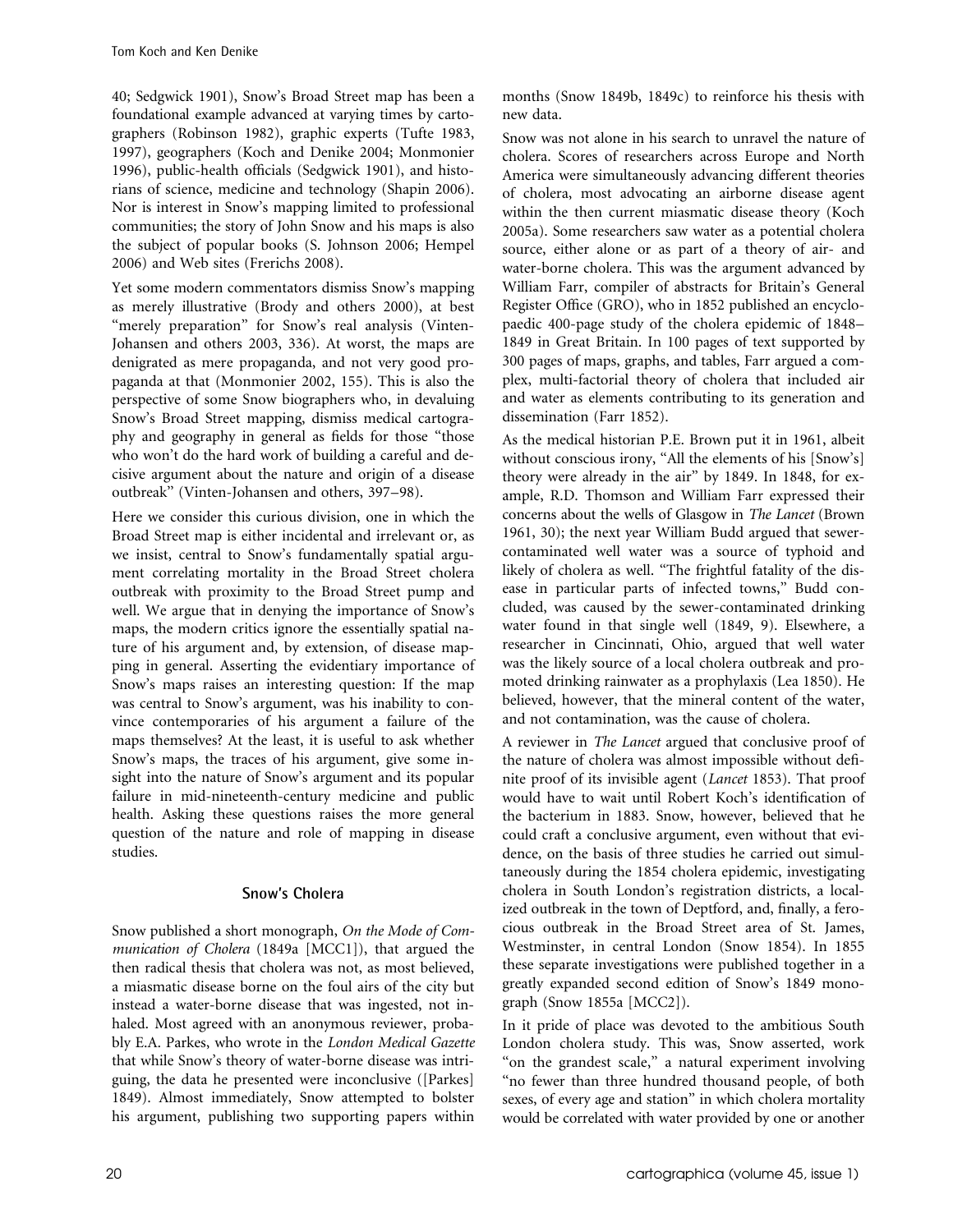local water supplier (Snow 1855a, 75). Snow sought to make his case at three distinct scales: that of the local water-supply companies (first categorized by Farr in 1852), that of registration districts, and the very fine scale of registration sub-districts within them.

"All that was required," wrote Snow, "was to learn the supply of water to each individual house where a fatal attack of cholera might occur'' (Snow 1855a, 75). Alas, those data were unavailable until well after MCC2 went to press. As Snow admitted later, ''I was unable at the time to show the relation between the supply of houses in which fatal attacks took place, and the entire supply of each district and sub-district, on account of the latter circumstance not being known'' (1856, 7). Without those data, Snow's 1855 study could only argue cholera at the coarse scale of local water suppliers, one that did not rule out either the geographic or the socio-economic variables that Farr and others had argued might be determinants of the disease. The result was, as one reviewer correctly noted, at best suggestive but certainly not definitive (Parkes 1855). Nor, when the necessary data became available (Simon 1856), was Snow able to successfully calculate a conclusive argument based on these new data (Koch and Denike 2006).

The Deptford study was similarly suggestive but inconclusive. The Broad Street outbreak, therefore, was the only study in which Snow could rigorously construct a precise and fine-grained argument, one based on street-by-street mortality, that cholera could only be a water-borne disease. In addition to the version published in MCC2, Snow prepared a second report for a local parish investigation into the outbreak centred on Broad Street (Snow 1855b).

# Broad Street: Case Evidence

For his study Snow collected two separate types of evidence. The first employed short case histories of cholera victims in an attempt to demonstrate that all drank water from the Broad Street pump. Most of these cases were not collected by Snow but reported to him by other physicians practising in the stricken area, most notably Dr Marshall of Greet Street (Snow 1855a, 43) and Dr Fraser of Oakley Square (44). In addition, Snow could draw upon the case histories collected by the local curate, Rev. Henry Whitehead, who in 1854 published a detailed analysis of cholera in his parish.

While certainly suggestive, the circumstantial evidence presented by these histories was less than conclusive to Snow's contemporaries. Dr John Simon, for example, questioned the scale of the neighbourhood study as a basis for a general theory of cholera (Simon 1856). Rev. Whitehead's cases pointed to the possibility of divine providence, and, as E.A. Parkes would later point out in a review of MCC2, many of the cases could be explained in other ways (Parkes 1855, 456–57). The problem was not specific to Snow but a general problem of arguing on the basis of anecdotal case histories: they could be used to prove anything. In 1855, for example, Dr George Johnson, an assistant physician at King's College Hospital in London, published a 294-page treatise with 54 case histories (including autopsy reports) to insist that cholera must be pulmonary, and therefore inhaled (G. Johnson 1855). An anonymous reviewer praised the study for the thoroughness of its case presentation, if not for its treatment protocols promoting the ''eliminative plan of treatment": castor oil ("Bibliographical Record" 1855).

#### Broad Street Evidence: The Maps

The second class of data presented by Snow was cartographic. In his maps Snow used mortality records collected by the GRO to create a class of cholera incidence related in the map by proximity to public water sources. The purpose of the map was not ''hypothesis generating'' (Monmonier 2002) but ''hypothesis testing.'' By creating a mapped class of all cholera deaths located in relation to the Broad Street well and pump (see Figure 1), Snow crafted a spatial argument in which one class of events, cholera deaths, was positively correlated on the map with one member of a class of suspected contagion sites.

In the MCC2 map, a dotted line defines a principal study area, based on registration sub-district boundaries, within which cholera deaths reported to the GRO were located by address. The overwhelming centrality of the Broad Street pump in relation to the majority of GRO-reported deaths was the fine-grained, spatially precise argument Snow had promised but had been unable to deliver in previous studies, including the South London study. The combination of case histories and the map that made of them a single analytic field is what in 1855 distinguished Snow's argument from those of others, such as Johnson of King's College Hospital.

#### Antecedents

There was nothing exceptional about Snow's construction of a spatial argument lodged in maps of a specific disease event. In nineteenth-century disease studies generally (Koch 2005a, 2005b) and in the cholera literature specifically (Koch 2008), disease mapping was an accepted medium of analysis. The use of maps as a medium in which spatial arguments related disease incidence to suspected origin sites was an eighteenth-century innovation that by the mid-nineteenth century was generally accepted, even expected. Among the earliest surviving studies of this type are Valentine Seaman's 1796 maps correlating the incidence of yellow fever with sites of ''furry miasmata,'' odiferous human and animal waste, in New York City. These ''hypothesis-testing'' maps attempted to prove the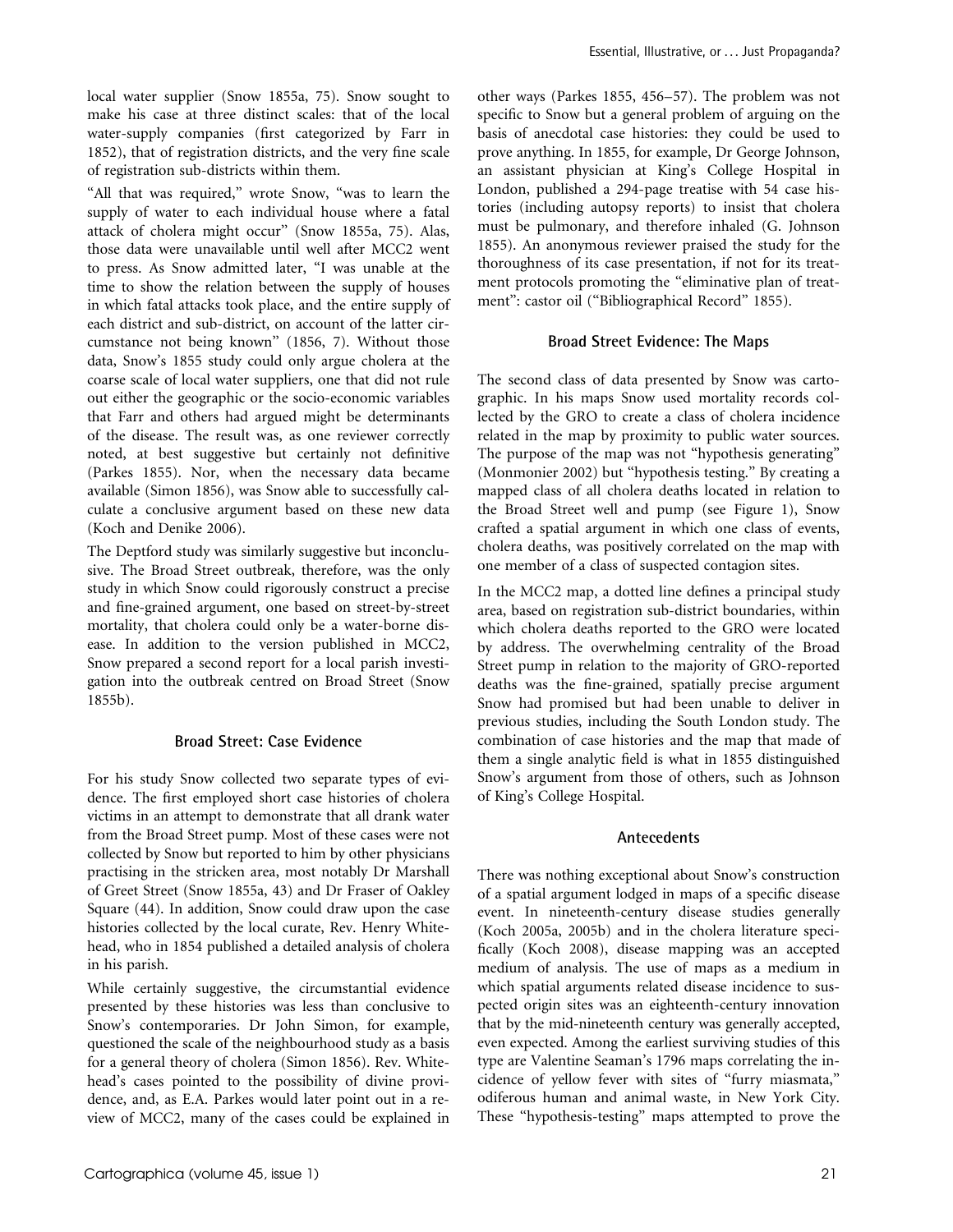

Figure 1. John Snow's famous map of the 1854 Broad Street epidemic attempted to positively correlate disease intensity with proximity to a single water source, the Broad Street well and pump.

airborne nature of yellow fever through the demonstrable proximity of yellow-fever deaths to sites of odiferous waste (Koch 2005a, 28–33).

In the first decades of the nineteenth century, the use of such maps in disease studies grew rapidly (Koch 2010). Certainly, from the first report of cholera's incidence in India in 1819 (Jameson 1819), cholera was continually mapped at the scale of the neighbourhood (Lea 1850), the city (Hammett 1832; Reese 1833; Hellis 1833), the nation (Farr 1852), and the world ("History of the Rise" 1831). Scores, perhaps hundreds, of books, papers, pamphlets, and reports published in England, Europe, and North America used maps to explore various theories of cholera through the analysis of patterns of disease incidence in relation to potentially causal environmental elements.

Even those whose reports did not include maps recognized the importance of the medium in disease research. For example, Dr John Simon, medical officer of health for the City of London, wrote in a report on cholera mortality in 1854 that ''when the 211 deaths are mapped upon a house-plan of the City (as may conveniently be done by stamping a black ink mark at each place where one of them has occurred) the broad features of the epidemic are rendered visible at a glance'' (10–11). While Simon included no maps in this report, the map ''thinking'' (Brody and others 2000, 68), and its importance as a methodology, was clearly stated in his work. Absent a robust microscopy, the spatial analytic of the map was perhaps the central medium in disease studies in this era. Within this tradition, Snow's maps were neither incidental nor merely illustrative. They were the workbenches on which Snow constructed a fundamentally spatial argument relating clusters of disease mortality in relation to a suspected environmental disease source. Other researchers simultaneously investigating the Broad Street outbreak – including the London Sewer Commission engineer Edmund Cooper (1854) and parish curate Rev. Henry Whitehead (1855) – similarly mapped GRO mortality records in separate investigations of what Snow called ''the most terrible outbreak of cholera which ever occurred in this kingdom'' (1855a, 38).

#### Snow's Maps

Snow hired C.F. Cheffins, a prominent London engraver best known for his transportation maps, to modify an existing street map of Snow's study area to create the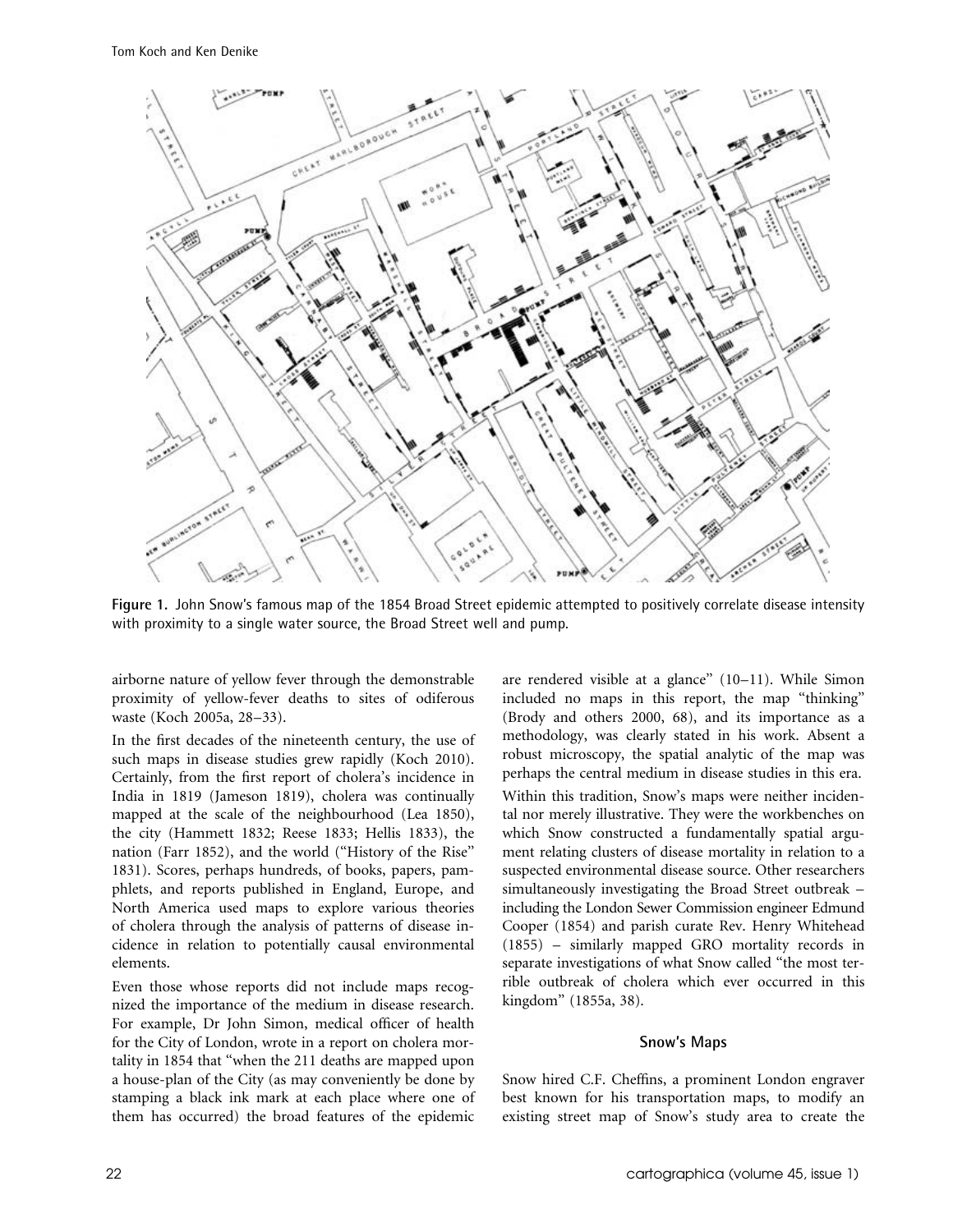

Figure 2. In a second map prepared for a local parish inquiry committee, Snow created an irregular polygon based on walking distance to identify a subset of cholera deaths located nearest the Broad Street pump.

cartographic arena in which Snow might make his case. Measuring  $415 \times 384$  mm, the foldout map included a dotted line that created out of official registration subdistrict boundaries a single study area in which Snow's argument could be inscribed. To this Snow had added the location of 14 public wells, as well as those of 596 deaths reported to the GRO. Each death was symbolized by a black rectangular mark, signifying the home of each decedent. In Snow's second map, for the parish inquiry, he included additional deaths for which he had earlier had no home address.

These postings, as Denis Wood and John Fels (2008) would call them, permitted Snow to demonstrate a positive correlation between increasing mortality and decreasing distance from the Broad Street well and pump at the epicentre of the outbreak. Snow's evidentiary use of the map, which he described as ''a diagram of the topography of the outbreak'' (1855a, 45), was limited to the observation that deaths appeared to be clustered in the area of the Broad Street pump: "It may also be noticed," he wrote, ''that the deaths are most numerous near to the pump where the water could be more readily obtained'' (1855a, 47). To a second map prepared for the St. James Parish inquiry committee Snow added an irregular polygon based on walking distance from the Broad Street pump (Snow 1855b; see Figure 2). In the first map Snow therefore created a class of mapped cholera deaths across the study area; the second map's polygon identified a subset, "Broad Street pump deaths," defined by their relative proximity to that water source. The apparent density of that cluster, which was not analysed in any other fashion, was the centrepiece of Snow's spatial argument.

In the main, Snow's contemporaries found his conclusions suggestive but certainly not definitive. One problem was that the Broad Street pump at the epicentre of the outbreak was well known for the quality of its water and therefore seemed an unlikely source for the cholera outbreak. England's best-known microscopist, Arthur Hill Hassall, examined a sample of the well water and declared it "relatively bereft of [contaminated] microscopic animal life'' (Vinten-Johansen and others 2003, 247). Snow admitted that the absence of observable contaminates forced him to "hesitate to come to a conclusion" on the pump water's complicity in the outbreak (1855a, 39). He could demonstrate the centrality of the well and pump but could only assert deductively its pollution: ''Whether the impurities of the water were derived from the sewers, the drains, or the cesspools, of which latter there are a number in the neighborhood, I cannot tell'' (1855a, 53).

Another problem was that some researchers were reluctant to accept as definitive the results of a single largescale neighbourhood study. Simon (1856), for example, argued that because most London neighbourhoods were served by a plethora of local wells, there would always be a water source near the centre of a neighbourhood outbreak. Other researchers similarly mapped other local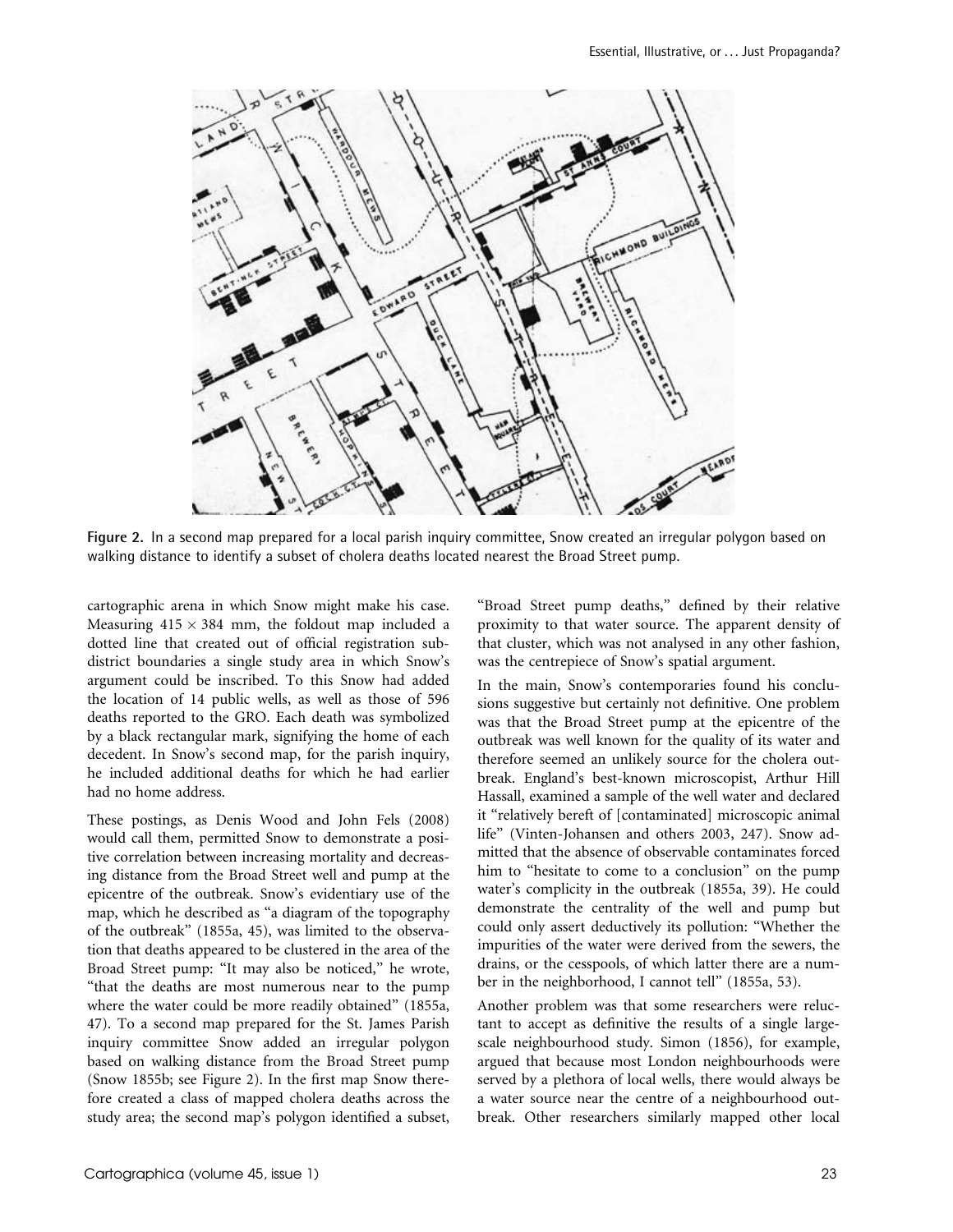| the London Sener Commission by enquired Lamana Coopen |                                  |                                  |                           |              |                         |  |  |  |  |
|-------------------------------------------------------|----------------------------------|----------------------------------|---------------------------|--------------|-------------------------|--|--|--|--|
|                                                       | Total Map Area<br>m <sup>2</sup> | Study Map Area<br>m <sup>2</sup> | <b>Total Streets</b><br>n | Total Deaths | <b>Total Pumps</b><br>n |  |  |  |  |
| Snow (MCC2)                                           | 867,849                          | 538,077                          | 304                       | 596          | 14                      |  |  |  |  |
| Whitehead                                             | 588,096                          | 442,903                          | 190                       | 684          | 11                      |  |  |  |  |
| Cooper                                                | 673,654                          | 494,473                          | 190                       | 351          | 9                       |  |  |  |  |

Table 1. Three researchers created three different maps for simultaneously studies of the Broad Street outbreak. In addition to Snow's maps (given here as one) were another by Rev. Henry Whitehead and a third produced for the London Sewer Commission by engineer Edmund Cooper.

outbreaks and their water sources, only to arrive at conclusions very different from Snow's – for example, John Lea (1850) in Cincinnati, and Thomas Shapter (1849) in Exeter.

A third problem was Snow's wholly non-quantitative treatment of his data in a period when mortality ratios were the common mechanism for describing disease mortality. In his 1849 monograph Snow had insisted that ''the subject is capable of being decided by exact numerical investigation'' (1849a, 16; Paneth 2004). Elsewhere – in MCC2 and in other papers – Snow made frequent use of mortality ratios. Yet in the Broad Street study, the only study in which precise mortality data could easily have been crafted, Snow made no effort to quantify his visual argument. But the mapped cluster of cholera deaths meant little without data on the population of the streets in which the cholera victims lived. If the population of Broad Street was 10 times that of, say, Rupert Street, then 10 times as many deaths might be expected in the former as in the latter.

Finally, many objected to Snow's declarative style, his strident insistence that his data and its treatment were sufficient to prove his theory (see, e.g., Parkes 1855). In the same vein, many objected to Snow's often dismissive rejection of other theories of cholera and the arguments that supported them: ''Snow's colleagues did not so much oppose his theory as they objected to his dismissing other explanations for cholera's occurrence'' (Eyler 2001, 26). It was not that Snow was wrong but that he had not proved his thesis that water, and only water, was the source of the outbreak. The problem was not in the maps, we argue, but in Snow's handling of mapped data that were cartographic and spatial.

# Quantifying Broad Street

To satisfy his contemporaries Snow would have needed three things. First he would have needed to transform his visual argument into ''exact numerical investigation'' based on his mapped data (Snow 1849, 16; Paneth 2004). Second, he would have needed a mechanism permitting him to compare the Broad Street water-service area with others in the affected registration sub-districts. Third, Snow would have needed to demonstrate, within the limits of the science of his day, that his solution was more likely than those advanced by other researchers as suspected sources of cholera. Below we demonstrate that with very little extra effort Snow could, within those limits, have completed these tasks using data that, like his, were cartographic and spatial.

Snow could not count the number of deaths in the observed cluster in the famous MCC2 map (Figure 1) because its boundaries were unclear. Did Carnaby, King, or Marshall Street define its western boundary? Where did the cluster begin and end to the south? Without some form of geographic boundary, Snow could only speak generally about cholera incidence in his study area. This problem was solved in Snow's parish inquiry map, with its irregular polygon based on walking distance. Within Snow's Broad Street service area, a total of 381 deaths were mapped in 223 houses; in other words, approximately two-thirds of Snow's 596 mapped deaths were located in the Broad Street pump's service area. Calculated another way, more than half of all houses in which cholera occurred in the general study area ( $N =$ 403) were situated in the Broad Street water-service polygon (see Table 1). Even this level of quantification of the mapped data would have transformed Snow's argument based on a visual impression into a forceful, numericallybased conclusion.

The data required for a rigorous consideration of Broad Street mortality were available to Snow. We can see this in the map produced for the Sewer Commission by Edmund Cooper (1854; see Figure 3) and in another submitted by Rev. Henry Whitehead (1855) as part of his report to the St. James Parish Cholera Inquiry Committee. Whitehead's map, in turn, modified one produced for the Board of Health's report on cholera and the Broad Street outbreak (Board of Health 1855). Cooper's map posted only 351 deaths, those occurring in the first two weeks of the outbreak, while Whitehead's map and that of the Board of Health included a total of 684 deaths occurring across the outbreak. Snow's maps used a data set of the outbreak that included only deaths through September 1854. In Snow's mapping, cholera deaths were assigned to streets that included no address. In Cooper's and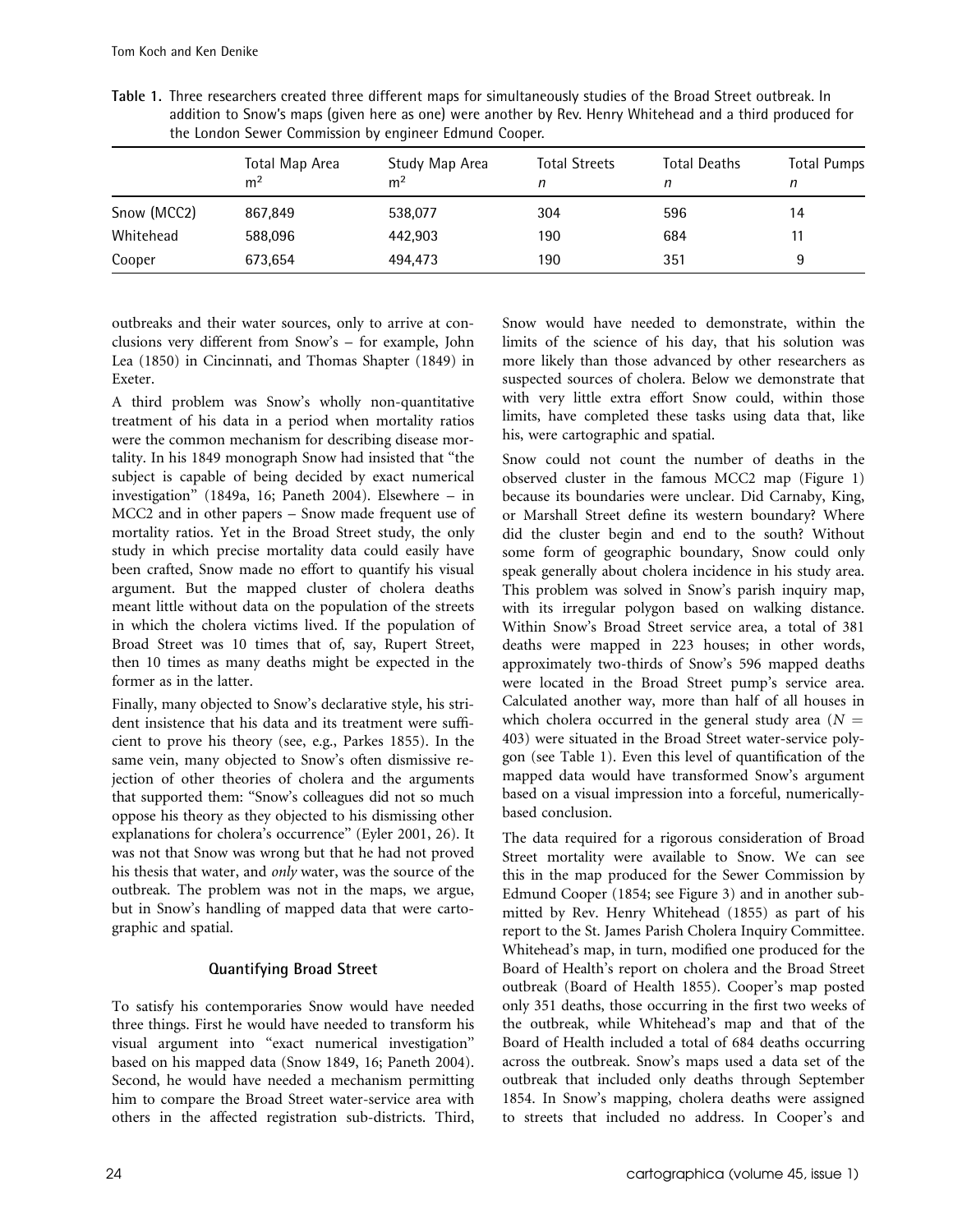

Figure 3. Edmund Cooper located cholera by house number. Thick black lines indicate homes in which cholera deaths occurred; shorter black bars stacked under the black lines signify multiple deaths at a single location. Evident in the map is the erroneous location of the 1665 plague burial site.

Whitehead's maps of the outbreak, each street in their respective study areas included the number of houses on each street and located mortal cholera cases by house address.

Like Snow's, the study areas of Cooper's and Whitehead's maps were bounded to the west by Regent Street and to the north by Oxford Street. Snow, however, included several deaths and water sources outside that boundary in his maps, whereas Cooper and Whitehead confined their street-address and mortality-incidence data to the study area. The data included in these other maps provided the platform Snow could have used to make his case more forcefully within the parameters of the science of the day. To demonstrate this, we transferred data from Whitehead's map to a photocopy of Snow's second map and, in the nineteenth-century manner, did the necessary calculations by hand.

The numbers of houses per street recorded in Whitehead's and Cooper's maps were manually counted (they were the same) and then added to the copy of Snow's map. Taking the total number of deaths in Snow's irregular polygon as numerator and the total number of houses in the area as denominator, we fashioned a crude mortality ratio of deaths per house. Given a reported average occupancy of 10 persons per house, based on 1851 census data (Farr 1852), the population (10 persons/house) of all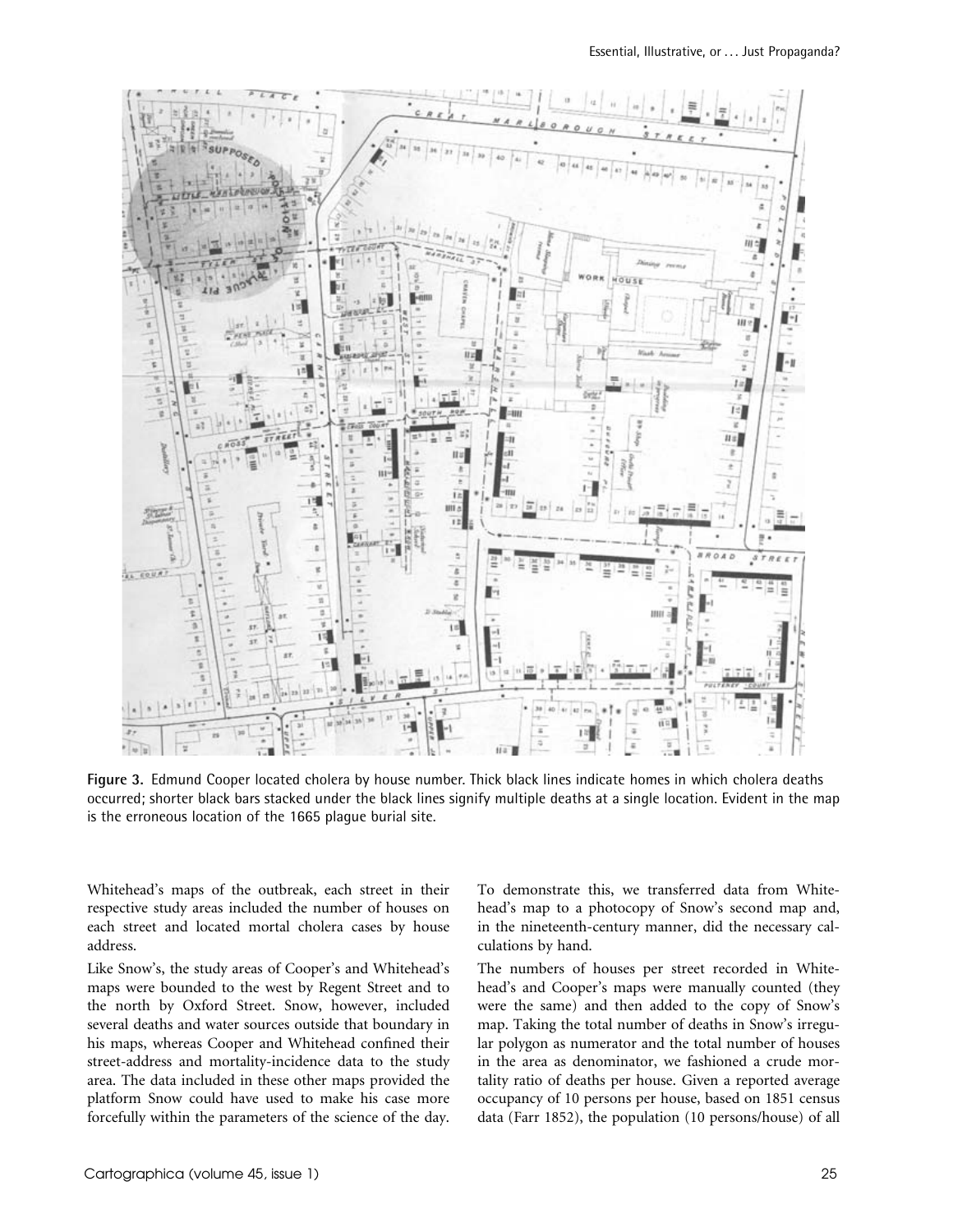| Pump Locations         | Snow<br>Cholera<br>Deaths | Snow<br>Cholera<br><b>Houses</b> | Intensity per<br>House<br>(Deaths/Houses) | <b>Total Houses</b><br>in Service<br>Area | Population for<br>Service Area | Mortality per<br>1000 persons |
|------------------------|---------------------------|----------------------------------|-------------------------------------------|-------------------------------------------|--------------------------------|-------------------------------|
| <b>Broad Street</b>    | 381                       | 223                              | 1.71                                      | 255                                       | 2550                           | 149.41                        |
| Rupert St.             | 38                        | 60                               | 0.63                                      | 209                                       | 2090                           | 18.18                         |
| Little Marlborough St. | 59                        | 43                               | 1.37                                      | 228                                       | 2280                           | 25.88                         |
| Briddle St.            | 30                        | 28                               | 1.07                                      | 135                                       | 1350                           | 22.22                         |
| Warwick St.            | 19                        | 16                               | 1.19                                      | 154                                       | 1540                           | 12.34                         |
| Marlborough Mews       | 7                         | 5                                | 1.4                                       | 48                                        | 480                            | 14.58                         |
| Berniers St.           | 13                        | 14                               | 0.93                                      | 115                                       | 1150                           | 11.3                          |
| Newman St.             | 21                        | 14                               | 1.5                                       | N/A                                       | N/A                            |                               |

Table 2. Calculating mortality in Broad Street water-service areas\*

\* A mortality ratio is defined as the total number of deaths divided by the total population of a pump's service area. Population was defined as the number of houses per service area multiplied by an average of 10 persons per house.

255 houses in the irregular polygon as the denominator represented a better divisor (2550), being a mortality ratio of 149.41 deaths per 1000 persons.

To be convincing, however, Snow would have required comparative mortality ratios for adjacent pump catchments. He could have created catchments similar to his single polygon based on walking distance for other pumps in his study area; however, he did not. Here we faced a methodological problem. The difference between the London of the mid-1850s and the modern, automobiledominated city makes it impossible to create equivalent service catchment areas based on pedestrian walking distance today. Street traffic and access have changed too much.

To demonstrate the potential for a nineteenth-century districting analysis, therefore, we drew a set of Thiessen polygons centred on other mapped water pumps in the study area. The lines joining all these individual service areas created a Voronoi network, a continuous set of polygons each centred on a single public well and pump. Formally, the result is called a Dirichlet tessellation, after Snow's contemporary, the nineteenth-century mathematician P. Lejeune Dirichlet, who first described the procedure (Bailey and Gattrell 1995). The procedure requires that points be located midway between all subject locations, in this case water wells and pumps. These points are then connected to create polygons whose edges are each equidistant between two and only two centroids (wells). All subjects (deaths) in each of the resulting polygons (catchments) are nearer to its centroid than to any other in the set (of wells and pumps).

The polygons created by hand in this manner served as water-service catchments for all pumps in the study area. Polygons were not created for pumps whose areas extended beyond Oxford and Regent Streets and thus beyond Cooper's or Whitehead's mapped data set of house locations and numbers. Together, however, the eight water-service areas for which polygons were constructed contained slightly more than 93% of all deaths mapped by Snow. For this study, deaths were counted to create numerators for each polygon, and the number of houses in each polygon was used to construct a mortality denominator.

The results, summarized in Table 2, would have strongly supported Snow's thesis, with 28.71 deaths per 1000 in the Rupert Street pump-service area, 25.88 deaths per 1000 in the Little Marlborough Street pump-service area, and 12.34 deaths per 1000 person in the Warwick Street pump-service area. Importantly, the number of deaths per house, a simple nineteenth-century measure of intensity, diminishes as one moves outward from the Broad Street service area.

Using this very nineteenth-century methodology, Snow also could have discounted the likelihood that other, frequently mentioned sites of potential contagion were the source of the outbreak. Consider, for example, the 1665 plague burial site. Inexplicably, Cooper located it in the northwest quadrant of the study area, and Snow accepted that assignment based on Cooper's assessment and the word of Cooper's London Sewer Commission boss. ''Non-medical people'' thought the old ''pest-field'' was more central, Snow wrote; ''the situation of the supposed pit is, however, said to be Little Marlborough Street, just out of the area in which the chief mortality occurred'' (1855a, 54).

Unfortunately, Cooper was wrong, and the ''non-medical'' people were right. Whitehead correctly described the location of the former plague burial site as both larger and nearer the epicentre of the outbreak, its southwest boundary a block's distance from the Broad Street well and pump (see Figure 4). To confirm this, we checked historical maps of the district by engraver Richard Blome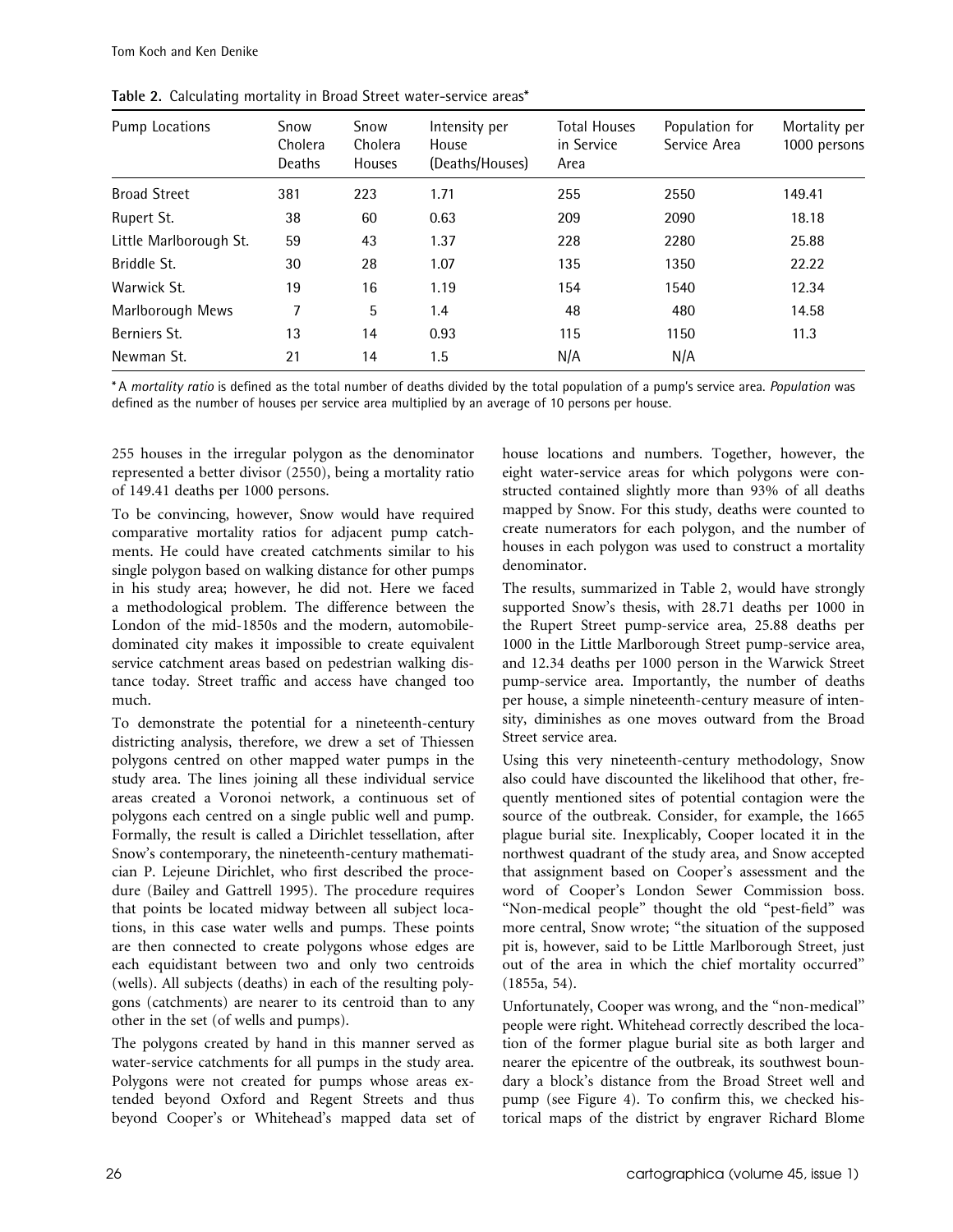

Figure 4. Rev. Henry Whitehead included in his map both Cooper's incorrect location of the 1665 plague burial site and a correctly sited area whose southwest corner is a block from the Broad Street pump.

(1720). Snow certainly knew that others believed the old "pest-field" to be proximate to the outbreak's centre. We know, too, that during this period Snow worked in close association with Whitehead, the parish curate, and thus would presumably have had access to his materials (W. Whitehead 1865).

Using Whitehead's map as a guide, we drew the boundaries of the old plague burial site on a photocopy of Snow's MCC2 map. To this we added an approximately 10-m buffer to allow for the winds that some believed carried miasmatic odours, mentioned in popular reports, into neighbouring streets. We then counted all deaths that occurred within the heavily settled buffered area, as well as the number of houses on all street segments within it. There were 113 cholera deaths in 57 affected houses (of a total 209 houses), a mortality ratio of 104.63 deaths per 1000 persons – sufficiently high to explain the concern of Snow's contemporaries, but far lower than the mortality ratio centred on the Broad Street well and pump. Within the parameters of mid-nineteenth-century science, we believe this would have been very convincing evidence indeed.

Calculating mortality for the sewer lines is a more complex task that today would require some sophistication. A crude method that would have served in Snow's day would be to count deaths on streets proximate to the suspect post-1850 sewer lines, as well as the houses that lined the streets along which those sewers ran, to create a simple mortality ratio for those streets. We counted 219 houses on sewer-suspect streets on Snow's map. Among them were 139 cholera deaths in 73 houses, about 10% of the total number of houses. Mortality per house was 1.51, far lower than in Broad Street, and general mortality for these streets was calculated as 63.47 per 1000 persons. Analysed in this fashion, the apparent culpability of the sewer lines that Londoners commented on in the newspapers of the day could have been definitively denied.

The results appear to be definitive: the mortality ratio of the Broad Street service area was so much higher than that of any other catchment, or possible contagion site, as to strongly argue the likelihood that the Broad Street well was indeed the source of the outbreak. We believe these findings would have been convincing to Snow's contemporaries. Certainly they would have been more convincing than the argument Snow made in MCC2.

#### Discussion

It took us four or five days of intermittent labour to count the houses per street, transfer the old cemetery site to Snow's map, create the buffer, and trace the critical sewer lines to Snow's maps. With these data in place, the calculations, carried out by hand (but checked with an electric calculator), took perhaps two hours. We believe that Snow's contemporaries would have seen these results as, if not definitive, then certainly far more convincing than those Snow presented. We further believe that the questions asked by Snow's contemporaries were correct and deserved to be seriously considered.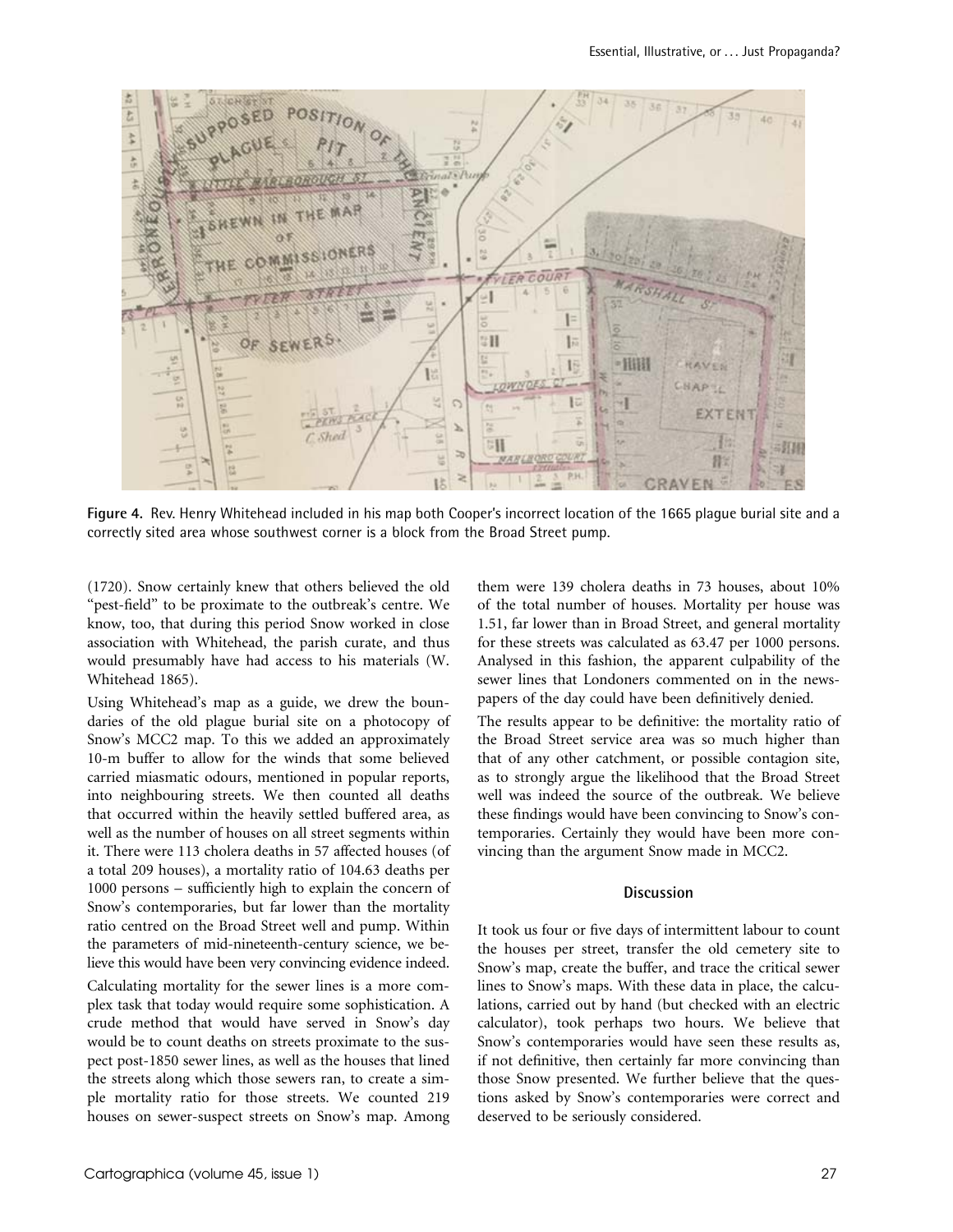The methodology we used in this study was one current in Snow's era and – given his frequent use of mortality ratios elsewhere in his work from 1849 through 1858 – clearly one he was familiar with. Why, then, did Snow not take the time to do the work that would have been convincing in the science of his day? We can only speculate. It may be that Snow believed his maps presented so clear and compelling a statement that no further calculation was necessary. Mapping was an accepted methodology whereby classes of disease events were first constructed and then compared to proximate environmental contaminants. In his maps Snow could see the suspect well and pump at the very epicentre of the mapped class of deaths. If Snow thought nothing more was needed to make his case, however, the reservations of his critics make clear that in this assumption he was wrong.

A more practical reason for Snow's reluctance to quantify his spatial data may be that he did not want to take the time. Simply, he was overextended: in 1854 Snow attempted simultaneously to investigate three separate cholera outbreaks (Deptford, Broad Street, and South London) while still practising as a physician, a specialist in anaesthesiology, during a period of ferocious epidemic disease. Because he tried to do too much, perhaps he had insufficient time to complete the analysis in any of his study projects.

Finally, it was Snow's habit to publish early and leave to later papers the accumulation of additional data to bolster an argument. He did this, as previously noted, with his 1849 pamphlet (MCC1) and in 1856, once the data were made available, in an attempt to improve his South London study (Koch and Denike 2006). Perhaps the real question is not why Snow published the Broad Street study without adequate calculation but why, given the concerns of critics, he did not use the mapped data presented by Cooper and Whitehead to go back and finish the ''exact numerical investigation'' later.

# essential or illustrative

It is probably more important today to ask why some modern cartographers (Monmonier 2002) and publichealth researchers (Brody and others 2000; Vinten-Johansen and others 2003) deny the evidentiary importance of the Broad Street map in which Snow's fundamentally spatial argument was lodged. Again, we speculate.

The insistence by some that Snow's maps did not serve important evidentiary and argumentative functions is a reflection not on Snow's map but on those commentators' lack of knowledge of mid-nineteenth-century medical science and perhaps, more generally, their ignorance of the history of maps as tools of substantive analysis and argumentation.

More important, perhaps, is the denigration by Snow's biographers, who dismiss both Snow's map and medical mapping in general. Epidemiology and public health are twentieth-century constructs that social epidemiologist Nancy Krieger (2000, 155) defines as ''preconditional on the emergence of quantitative population sciences'' and the ''fundamental beliefs that intimate relations exist between mathematics and material reality.'' This ''quantitative population science'' has been relatively ignorant of spatial data in its analysis of epidemic incidence (Gould and others 1991). That ignorance includes both the history of disease mapping and the spatial analytics that, since at least the nineteenth centuries, have accompanied it (Koch 2009). Given Snow's centrality in the mythology of these disciplines and his failure to quantify his study, it is, we suspect, easier to blame the map than to blame the progenitor himself. Dismissing Snow's map as at best an illustrative afterthought allows them to dismiss mapping and the spatial analytic it presents as well. Clearly this dismissal of the map and its critical argument serves neither in this case nor across several hundred years of disease study, then to now (Koch 2004, 2005a, 2009). The dismissal of Snow's Broad Street map, in other words, says more about the critics than about Snow or the science of his day. Of course, not all public-health experts dismiss cartographic analytics; an example is John Krieger's treatment of the history of census tracts in health research and of modern disease mapping as a resource in epidemiology and public health (Krieger and others 2006; Krieger 2006).

# map or legend

It also may be that over the last century Snow's map has come to be just a graphic, that the substantive instrument that Snow fashioned in his maps has been lost in its various appropriations (Koch 2004). In 1901 William T. Sedgwick redrew Snow's parish inquiry map to emphasize its irregular polygon for use in a textbook on ''sanitary science," as public health was then called. His map, "After John Snow,'' was used to illustrate an inferential process of deduction that students were to employ in considering the logical relationship between spatially grounded data on disease incidence and environmental, principally water-borne, sites of suspected contagion.

Since 1901 a progression of illustrations based on Sedgwick's "After John Snow" that purport to be John Snow's have been constructed (see Koch 2005a). In the 1950s, for example, geographer E.W. Gilbert published as ''Dr. John Snow's Map (1855) of Deaths'' a simplified version of Sedgwick's rendition (he quotes Sedgwick, but not Snow) to argue the importance of medical cartography and geography. In this map Gilbert changed the symbology and removed streets – the essence of Snow's topography – to emphasize visually the centrality of the Broad Street pump. In the 1960s Gilbert's map was used as the template for another "Snow's Map" published by another geographer, L.D. Stamp (1964). This map, in turn, was the basis for another ''Snow Map'' by E.R. Tufte (1983) that, with Stamp's, was the basis for Mark Monmonier's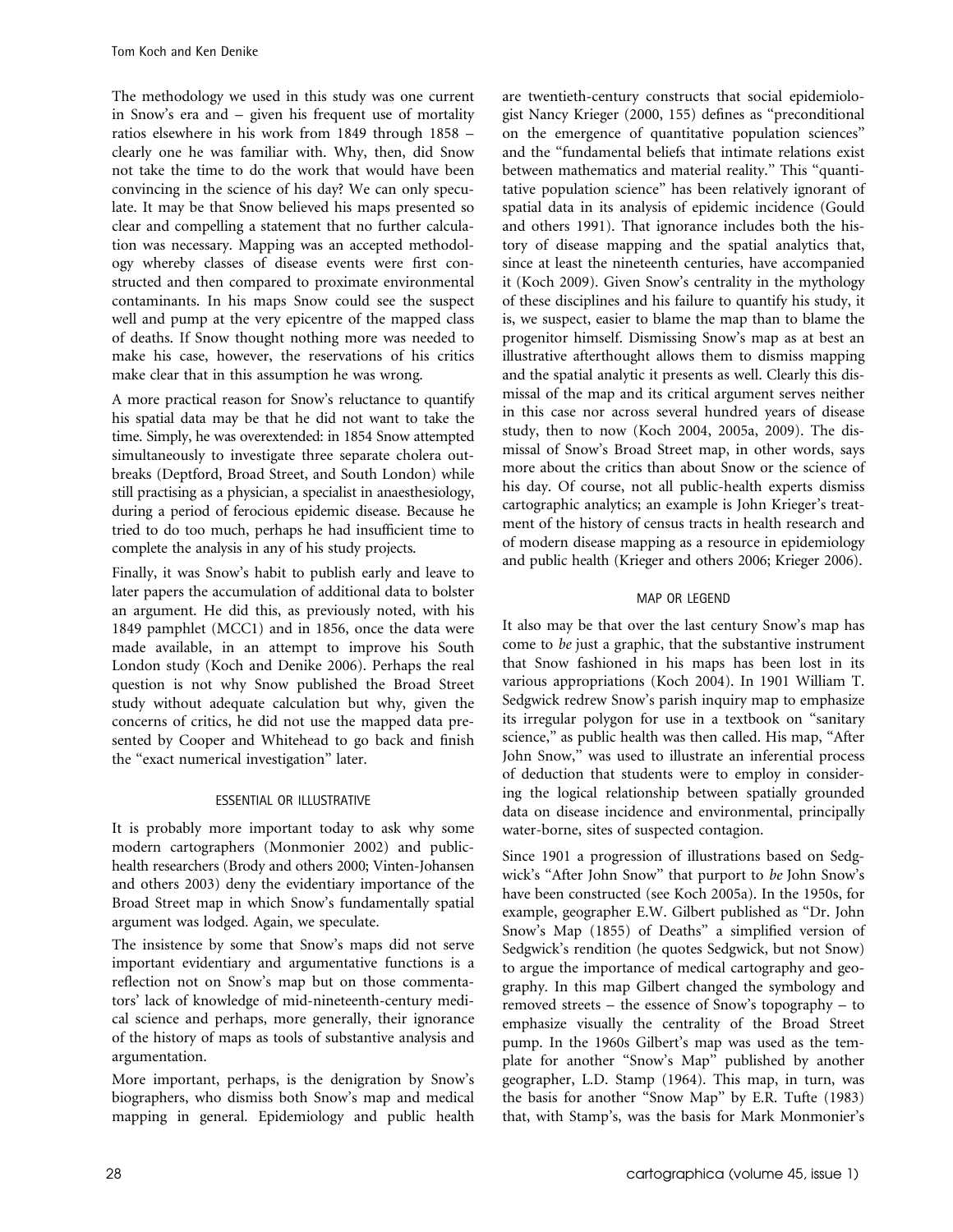"Snow's Dot Map" (Monmonier 1996, 2005). Most egregious, perhaps, was the pruning of Snow's database of more than 100 cholera deaths in a digital version of Snow's Broad Street maps produced by the US Centers for Disease Control's EpiInfo mapping software (CDC 2000; see, e.g., Lang 2000).

It is typically these later versions, rather than Snow's own maps, that are referred to by many who critique (and many who laud) Snow's Broad Street study (see Granados 2009 for a recent example). These later versions were graphics, not elements of a sustained research program; they were crafted as advertisements promoting cartography, geography, and public health as disciplines, rather than as spatial arguments in which disease data are first categorized and then analysed. The analytic and evidentiary value of Snow's maps was lost in the propagandistic intent of these maps by later authors whose principal argument has been the importance of their own disciplines rather than a methodology of disease study.

Snow was correct: cholera is a water-borne disease. Science, however, is not about being "right." Rather, it is about convincing a jury of one's contemporaries of the correctness of a thesis on the basis of commonly accepted methodologies. This is what Snow attempted and failed to do. Snow's failure to quantify his spatial data or to give rigorous consideration to other possible sources of the Broad Street outbreak left questions unanswered.

This was not a failure of Snow's map, however. The map provided a crucial evidentiary base for a spatial argument that, given several additional days' consideration, could have been more convincing. Nor is it correct to lay the blame for Snow's failure to convince his contemporaries at the door of mapping generally. The means by which Snow could have answered his critics was lodged in other maps of the same outbreak to which he had access. Finally, to dismiss medical mapping on the basis of Snow's failure to adequately answer his colleagues signals a lack of both historical acumen and contemporary knowledge and awareness. As computerized cartographic approaches to spatial analysis of health have advanced, the mapped analysis of health data has become increasingly important (see, e.g., Krieger and others 2006). In precisely the same way that Snow ignored his contemporaries and the evidence they presented, those who insist upon the map as simply a graphic addendum ignore the reality of Snow's scientific method and the importance of the map in its analysis. To argue otherwise is to deny both history and the wealth of contemporary studies in which spatial arguments embedded in maps are presented in the arena of disease investigation.

#### Acknowledgements

The authors wish to thank the anonymous peer reviewers for their careful and constructive criticism of early drafts

of this manuscript. We believe their suggestions have improved the quality of this paper and are obliged to them for their attention.

#### Author Information

Tom Koch is adjunct professor of medical geography at the University of British Columbia. Mailing address: 136 Hammersmith Avenue, Toronto, ON M4E 2W6 Canada. E-mail: tomkoch@kochworks.com or tomkoch@internet.ubc.ca.

Ken Denike is professor emeritus of geography at the University of British Columbia, Vancouver, BC V6T 1Z2 Canada. E-mail: kdenike@geog.ubc.ca.

#### References

Bailey, T.C., and A.C. Gattrell. 1995. Interactive Spatial Data Analysis. Harlow, UK: Longman: 156.

''Bibliographical Record.'' 1855. British and Foreign Medico-Chirurgical Review 16: 148–49.

Blome, R. 1720. ''The Parish of St. James Clerkenwell [as] Taken from Ye Last Survey with Corrections.'' British Library, Crace Collection. Available at http://www.bl.uk/onlinegallery/ onlineex/crace/t/007000000000015u000370a0.html

Board of Health. 1855. Report of the Committee for Scientific Inquiries in Relation to the Cholera-Epidemic of 1854. London: Her Majesty's Stationary Office [HMSO].

Brody, H., M.R. Rip, P. Vinten Johansen, N. Paneth, and S. Rachman. 2000. ''Map-Making and Myth-Making in Broad Street: The London Cholera Epidemic, 1854." The Lancet 356: 54–58. doi:10.1016/S0140-6736(00)02442-9

Brown, P.E. 1961. "John Snow - The Autumn Loiterer." Bulletin of the History of Medicine 35: 519–29.

Budd, W. 1849. Malignant Cholera: Its Mode of Propagation and Its Prevention. London: John Churchill.

Centers for Disease Control and Prevention [CDC]. 2000. EpiInfo Manual. Washington, DC: US Department of Health and Human Services.

Cooper, E. 1854. Report on an Enquiry and Examination into the State of the Drainage of the Homes Situated in that Part of the Parish of St. James, Westminster. Metropolitan Commission of Sewers 478/21. London Metropolitan Archives.

Eyler, J.M. 2001. ''The Changing Assessments of John Snow's and William Farr's Cholera Studies." Sozial Präventivmedizin 46: 225–32. doi:10.1007/BF01593177

Farr, W. 1852. Report on the Mortality from Cholera in England, 1848–1849. London: HMSO. (Also published as Farr, W. 1852. Registrar General's Report on Cholera in England 1849–1850. London: W. Clowes.)

Frerichs, R. 2008. ''Mapping the Broad Street Outbreak. John Snow: A Historical Giant in Epidemiology.'' Available at http://www.ph.ucla.edu/epi/snow.html

Gould, P., P.J. Kael, W. Geoff, and A. Golub. 1991. ''AIDS: Predicting the Next Map." Interfaces 21/3: 80-92.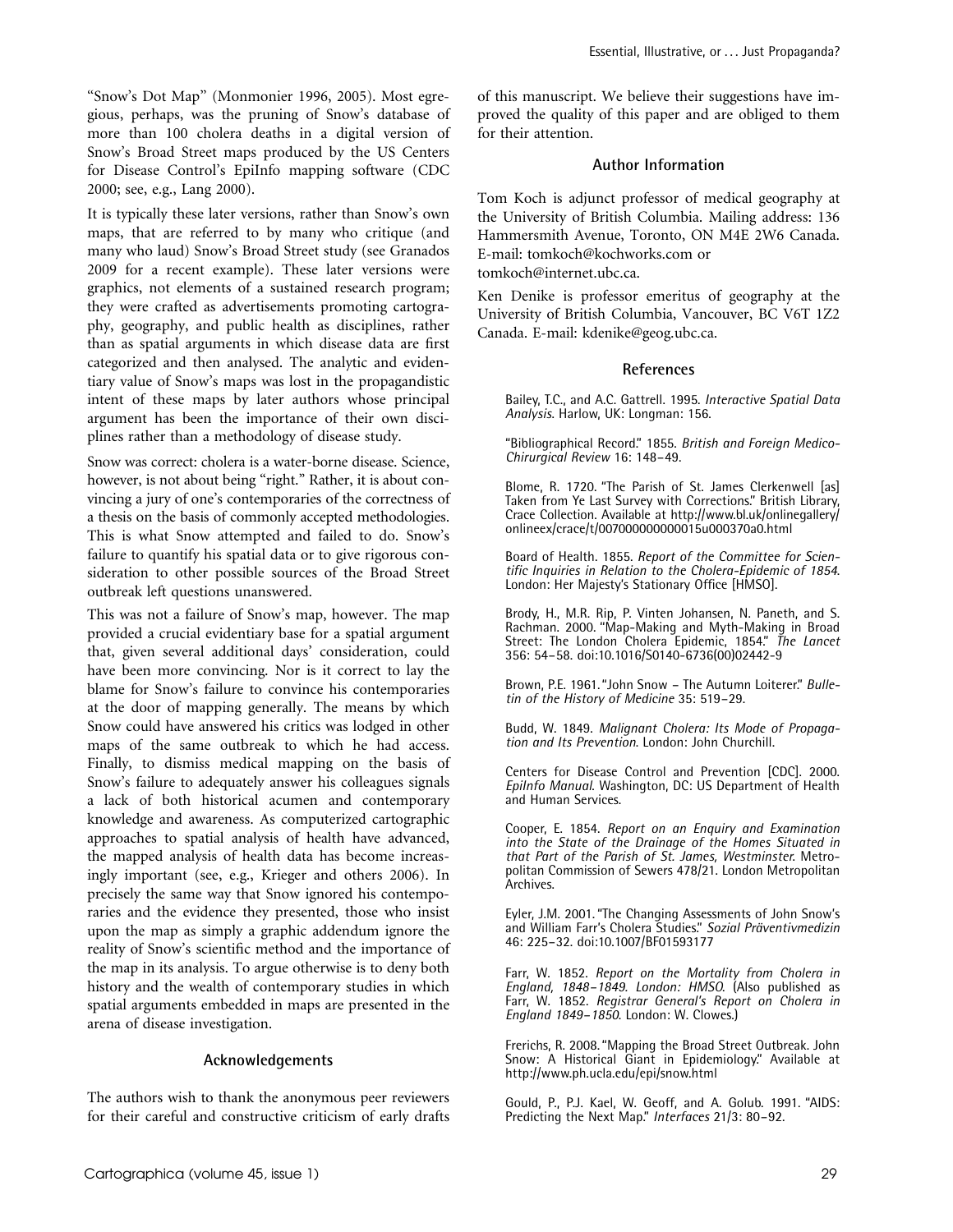Granados, S. 2009. "Gráfica Publicada por J. Snow en 1854." Periodismo Gráfico (9 May). Available at http://periodismografico.blogspot.com/search/label/pioneros (last accessed 9 May 2009). doi:10.1287/inte.21.3.80

Hammett, J. 1832. The Substance of the Official Medical Reports Upon the Epidemic Cholera. Which Prevailed Among the Poor at Dantzick Between the First of July and the First part of September, 1831. London: S. Highley, Fleet Street.

Hellis, C.-E. 1833. Souvenirs du choléra à Rouen et dans le Département de la Seine-Inférieure en 1832; Ornés d'un Plan de Rouen, indiquant la marche de l'epidémie dans la ville. Paris: Ballière et Delaunay.

Hempel, S. 2006. The Medical Detective: John Snow and the Mystery of Cholera. London: Granta.

''History of the Rise, Progress, Ravages, etc. of the Blue Cholera of India.'' 1831. The Lancet 17/429: 241–84.

Jameson, J. 1819. Report on the Epidemick Cholera Morbus, as It Visited the Territories Subject to the Presidency of Bengal, in the Years 1817, 1818 and 1819. Drawn Up by Order of the Government, Under the Superintendence of the Medical Board. E. Balfour: Government Gazette Press.

Johnson, G. 1855. On Epidemic Diarrhoea and Cholera, Their Pathology and Treatment; With a Record of Cases (BL No. 001885198). London.

Johnson, S. 2006. The Ghost Map: The Story of London's Most Terrifying Epidemic – and How It Changed Science, Cities, and the Modern World. New York: Riverhead.

Koch, T. 2004. ''The Map as Intent: Variations on the Theme of John Snow.'' Cartographica 39/4: 1–13. doi:10.3138/ B123-8124-4390-5792

-. 2005a. Cartographies of Disease: Maps, Mapping and Medicine. Redlands, CA: ESRI Press.

———. 2005b. ''Mapping the Miasma: Air, Health, and Place in Early Medical Mapping.'' Cartographic Perspectives 42: 4–27.

-. 2008. "Cholera Mapping from 1819 to 1854: Before John Snow and the Broad Street Outbreak.'' Paper read at Cambridge Seminars in the History of Cartography, Emmanuel College, Cambridge University, 6 May 2008, Cambridge, UK.

. 2009. "Social Epidemiology as Medical Geography: Back to the Future."  $Geolourn\overline{a}$  74: 99-106. doi:10.1007/ s10708-009-9266-9

———. 2010. Mapping Science, Making Medicine: Disease, that Epidemic Thing. Chicago: University of Chicago Press, forthcoming.

Koch, T., and K. Denike. 2004. ''Medical Mapping: The Revolution in Teaching – and Using – Maps for the Analysis of Medical Issues.'' Journal of Geography 103/2: 76–85. doi:10.1080/00221340408978578

. 2006. "Rethinking John Snow's South London Study: A Bayesian Evaluation and Recalculation." Social Science and Medicine 63/1: 271–83. doi:10.1016/j.socscimed.2005.12.006

Krieger, J. 2000. ''Toward a Critical Re-engagement in the Twenty-First Century.'' Epidemiology and Social Sciences 22/1: 155–63.

-. 2006. The Public Health Disparities Geocoding Project Monograph. Available at http://www.hsph.harvard.edu/ thegeocodingproject/

Krieger, J., J.T. Chen, P.D. Waterman, D.H. Rehkopf, and S.V. Subramanian. 2006. ''Painting a Truer Picture of US Socioeconomic and Racial Ethnic Health Inequalities: The Public Health Disparities Geocoding Project.'' American Journal of Public Health 95: 312–23. doi:10.2105/AJPH.2003.032482

"The Lancet: London: Saturday, October 22, 1853." 1853. The Lancet 62/Supp. 573: 393–94.

Lang, L. 2000. GIS for Health Organizations. Redlands, CA: ESRI Press.

Lea, J. 1850. Cholera, with Reference to the Geological Theory: A Proximate Cause – a Law by Which It Is Governed – a Prophylactic. Cincinnati: Wright, Ferris, & Co.

Monmonier, M. 1996. How to Lie with Maps, 2nd ed. Chicago: University of Chicago Press.

 $-$ . 2002. Spying with Maps. Surveillance Technologies and the Future of Privacy. Chicago: University of Chicago **Press** 

———. 2005. ''Critic, Deconstruct Thyself: A Rejoinder to Koch's Nonsense of Snow." Cartographica 40/3: 105-8. doi:10.3138/N2Q6-0582-0254-7157

Paneth, N. 2004. ''Assessing the Contributions of John Snow to Epidemiology 150 Years after Removal of the Broad Street Pump Handle." Epidemiology 15: 514-16. doi:10.1097/01.ede.0000135915.94799.00

[Parkes, E.A.] 1849. ''Review.'' London Medical Gazette 9: 466.

Parkes, E. 1855. ''Review: Mode of Communication of Cholera by John Snow.'' British and Foreign Medico-Chirugical Review 15: 449–63.

Reese, D.M. 1833. A Plain and Practical Treatise on the Epidemic Cholera, as It Prevailed in the City of New York, in the Summer of 1832. New York: Conner & Cooke.

Robinson, A.H. 1982. Early Thematic Mapping in the History of Cartography. Chicago: University of Chicago Press.

Seaman, V. 1796. An Account of the Epidemic Yellow Fever, as It Appeared in the City of New-York in the Year 1795: Containing, Besides Its History, &c., the Most Probable Means of Preventing Its Return, and of Avoiding It, in Case It Should Again Become Epidemic. New York: Hopkins, Webb & Co.

Sedgwick, W.T. 1901. Principles of Sanitary Science and the Public Health with Special Reference to the Causation and Prevention of Infectious Disease. New York: Macmillan.

Shapin, S. 2006. "Sick City." The New Yorker (e). Available at http://www.newyorker.com/archive/2006/11/06/ 061106crbo\_books

Shapter, T. 1849. The History of Cholera in 1832 in Exeter.<br>London: John Churchill.

Simon, J. 1854. Report on the Cholera Epidemic of 1854 as It Prevailed in City of London. London: G. Gawson.

———. 1856. Report on the Last Two Cholera-Epidemics of